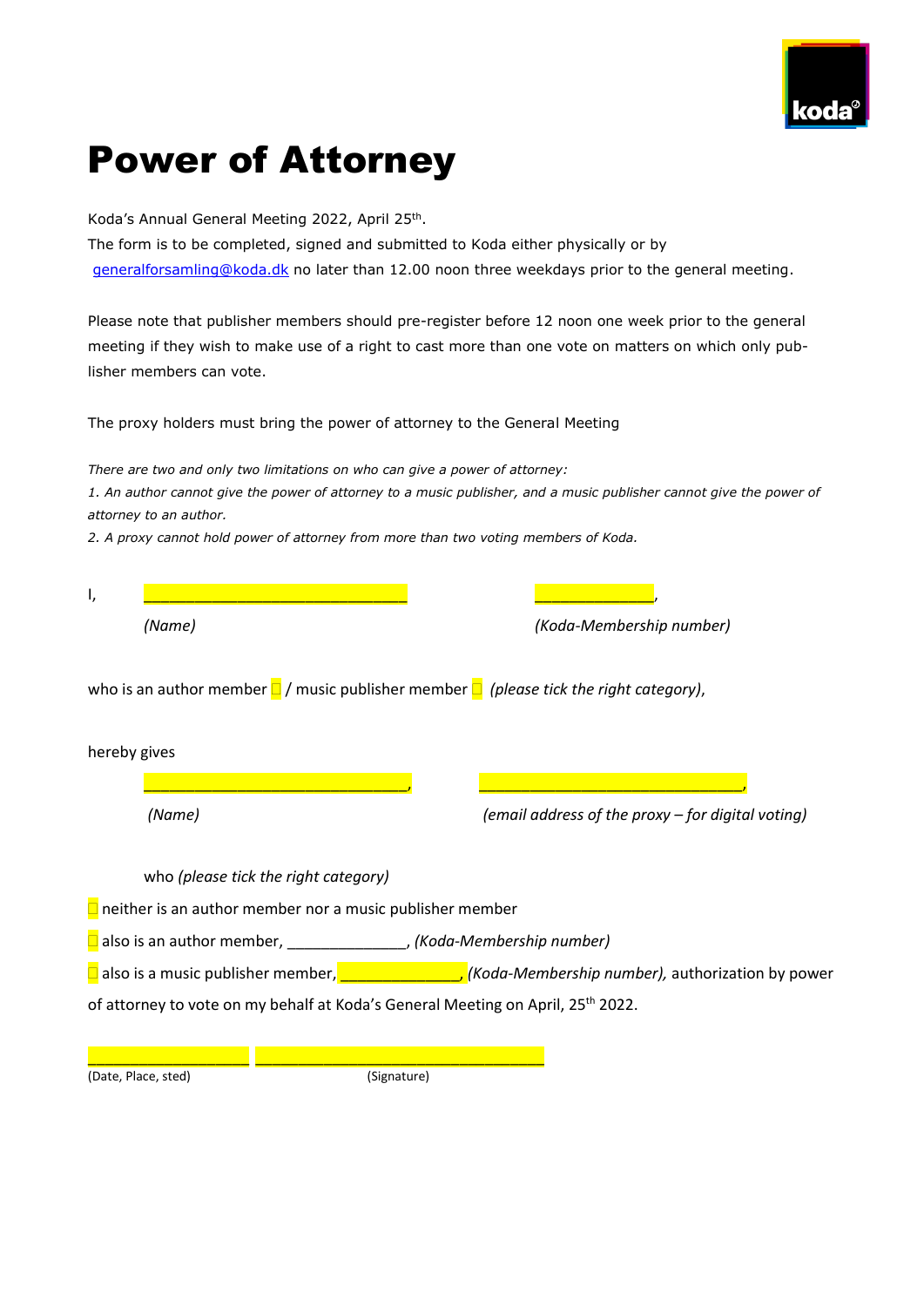#### **Excerpt from Koda's Articles of Association, into force from June 11th 2018**

### **§ 3 …**

(3) Members obtain voting membership as follows:

a) Any member, who was a voting member under Koda's articles in force at the time when this provision entered into force, is still a voting member.

b) Any author member, including beneficiaries, see the second sentence of subsection (2), who has had earnings from Koda of at least DKK 4,000 on average per year as a member in the three immediately preceding calendar years, or who has had earnings from Koda of at least DKK 30,000 within the past calendar year, becomes a voting member. Such income can include income from works created by the author member in question, but which was received by a music publisher owned or controlled by the author member.

c) Any publisher member, who has had earnings from Koda of at least DKK 10,000 on average per year in the three immediately preceding calendar years, or who has had earnings from Koda of at least DKK 100,000 within the past calendar year, becomes a voting member.

(4) Members, who have obtained voting right, keep this right irrespective of the size of future earnings.

(5) The amount limits specified in (3) are adjusted every year on 1 January based on the development in the net price index and according to specific guidelines determined by Koda's board. The amounts thus adjusted are published on Koda's website.

(6) When admitting new members, Koda's board can determine that a registration fee is paid. The size of the fee is determined by the board.

# **§ 15**

All of Koda's members are entitled to attend Koda's general meetings, either in person or online. Only the voting members can vote at general meetings, either in person or online. In order to obtain the right to vote at a general meeting, members must pre-register their attendance at the general meeting in a manner prescribed by Koda no later than at 12 noon three weekdays prior to the general meeting.

(2) Publisher members with the right to cast more than one vote on matters on which only publisher members can vote, see article 16(1), must pre-register their attendance at the general meeting in a manner prescribed by Koda no later than at 12 noon one week prior to the general meeting in order to obtain the right to such additional votes.

(3) The right to attend and vote can also be exercised by a written power of attorney to a proxy who attends Koda's general meeting in person. The power of attorney must be submitted to Koda no later than at 12 noon three weekdays before the general meeting in order to be valid and presented by the proxy as entry requirement to the general meeting, and which can be issued for only one general meeting. No proxy may attend on behalf of more than two principals. Koda provides a power of attorney form to the members on its website. Only powers of attorney issued on this form are valid.

(4) A proxy who is a member of Koda may only exercise its power of attorney on behalf of a principal in the same membership category as the proxy, i.e. an author member or a publisher member, respectively.